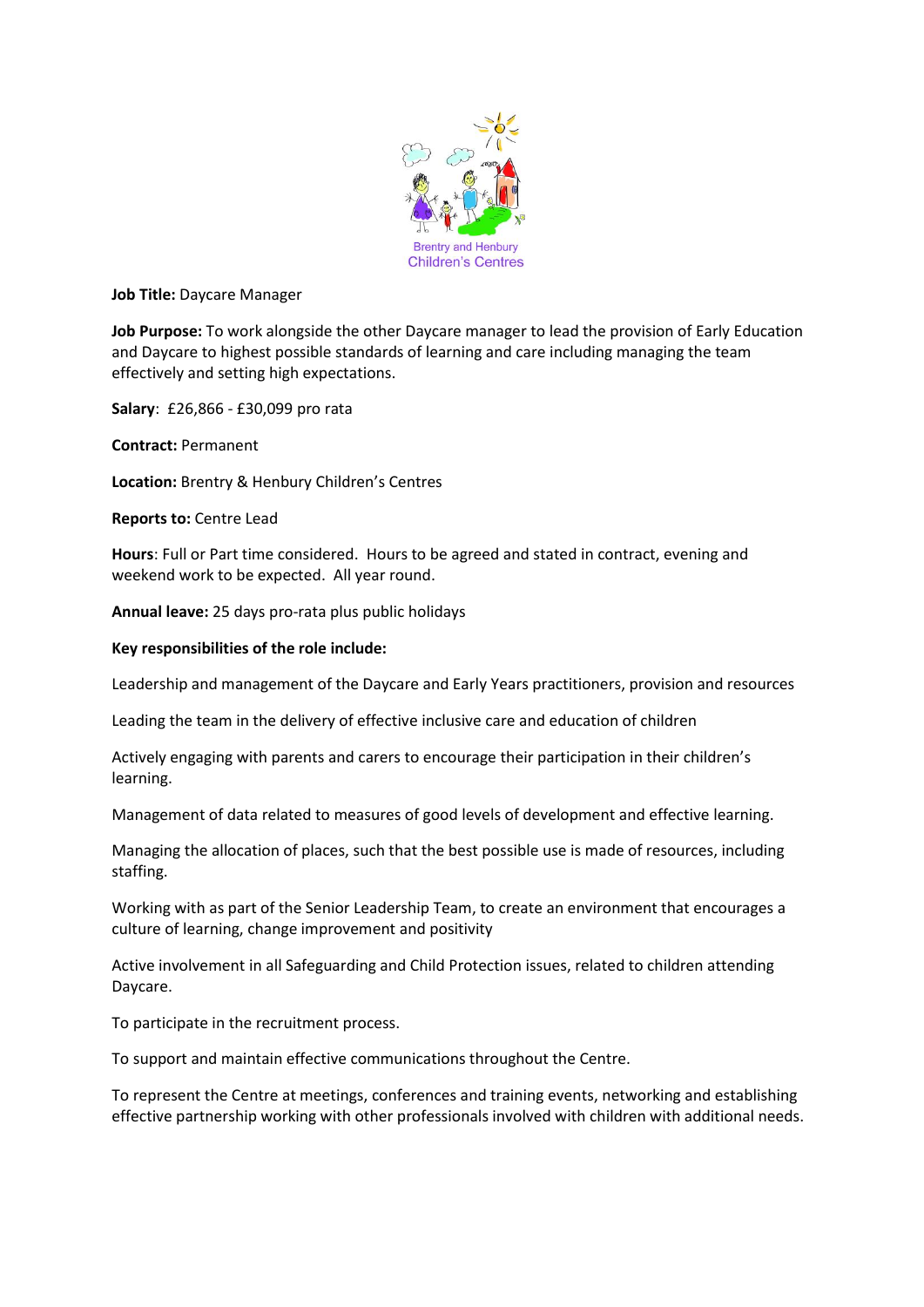## **Duties and responsibilities include, but are not confined to the following:**

## **1. Strategic Leadership and Vision**

Working as part of the Senior Leadership Team to develop and implement our strategic plans.

Communicating BHCC's vision clearly to all staff, volunteers, parents and partners.

Take the lead on issues related to Early Education and Daycare ensuring the centre team can respond to changing requirements, policies and research to benefit local children and inform future improvement.

Delivering Pedagogical Leadership as part of the Management Team including working with colleagues collaboratively across the Centre to ensure effective integrated provision is maintained.

Understanding the requirements and aspirations of the organisations core purpose and the EYFS and communicating this to colleagues.

Managing and developing Daycare staff, ensuring high standards are maintained for young children and their families.

Managing the Daycare team to provide the optimum child centred learning and care environment and appropriate support to families. This includes, providing inductions, supervision, appraisals, performance management and monitoring and evaluation and responding to individual staff's training and development needs.

Leading upon the development of all aspects of inclusion within Daycare

# **2. Building Relationships and partnerships**

Modelling BHCC's values, in both internal and external relationships.

Providing mentoring and modelling good practice with Lead and Early Years Practitioners to build relationships and grow skills and leadership capacity.

Ensuring that Early Education and Daycare services are child centred and that positive relationships are built with parents and carers to support children's learning and development such that partnership with parents is a high priority.

To liaise with staff, parents and other professionals as appropriate regarding the development of the children. Provide support for colleagues where necessary by advising and assisting in the production of individual plans

To attend and chair meetings with parents and carers, where needed.

Building relationships with colleagues in partner agencies, such as health and social care, to ensure maximum effectiveness and rigorous safeguarding in multi agency work.

Maintaining close contact with Daycare and Education colleagues in North Bristol to gain support and information regarding changes in the sector and developments in practice.

To represent the centre at meetings, conferences, training events and networking events, establishing effective partnership working with other professionals.

### **3. Budget and Finance**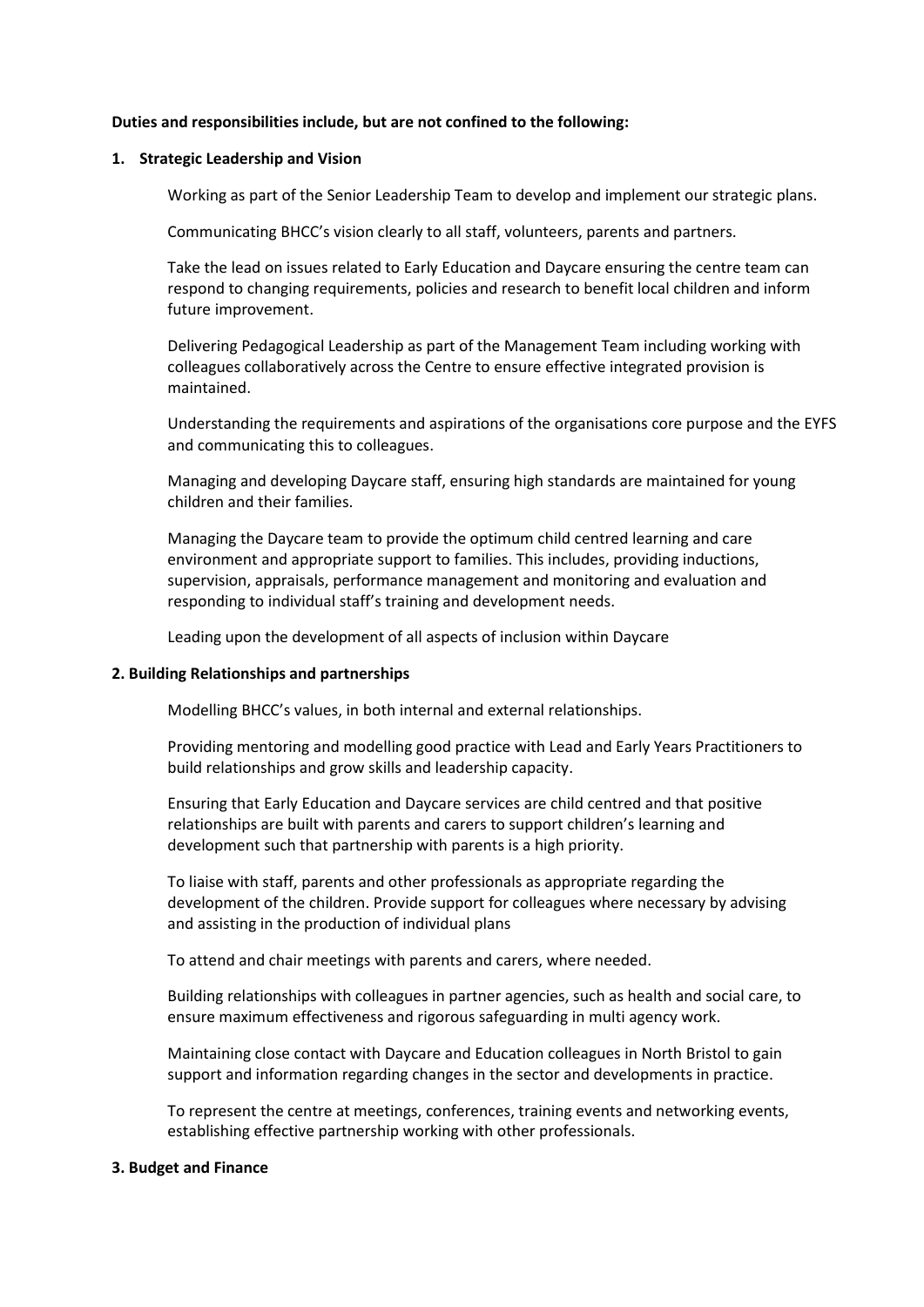Having a pro-active focus on maximising occupancy of Daycare facilities.

Working with the Finance Manager to have a current knowledge and understanding of the budget for the Centre and the impact on BHCC service delivery.

Managing any delegated budget in relation to Early Education and Daycare provision in collaboration with the Finance Manager.

Working with the team to ensure value for money and cost effectiveness, in Daycare and Early Education provision.

Securing the optimum staffing levels to meet both quality, and sustainability objectives.

Plan, support and participate in fundraising events when possible.

#### **4. Communicating the BHCC message**

Ensure that all communication and publicity from the Centre is consistent with the BHCC brand and of high quality.

Ensuring Daycare services are promoted pro-actively using local opportunities to distribute high quality publicity.

Confidently support families with advice or sign-post to relevant services where necessary.

Using all appropriate mediums of communication to update Parents and the wider community on current events, information and initiatives both in respect of the wider Centre and specifically for your site

#### **5. Governance and General BHCC activities**

Contributing to reports for trustees meetings via the Director and occasional attendance at trustees meetings as requested.

Attending and reporting at Senior Leadership Team meetings.

Ensuring there is a structure in place for Daycare team meetings with notes and actions recorded.

Ensuring that all policies and procedures related to HR and employment are deployed in managing staff.

Annually review Centre Policies with a particular emphasis on ensuring all appropriate policies and procedures are in place related to the care and education of children, including development of new policies as required.

Ensuring that the Daycare provision is always adequately and appropriately staffed and managed.

Ensure that all statutory obligations related to staff training is fulfilled.

Act upon safeguarding and Child Protection issues by devising tailored plans of support for where appropriate and to identify and where necessary.

Ensuring that staff use and maintain the appropriate recording, assessment and evaluation tools in their work with service users, volunteers and partners.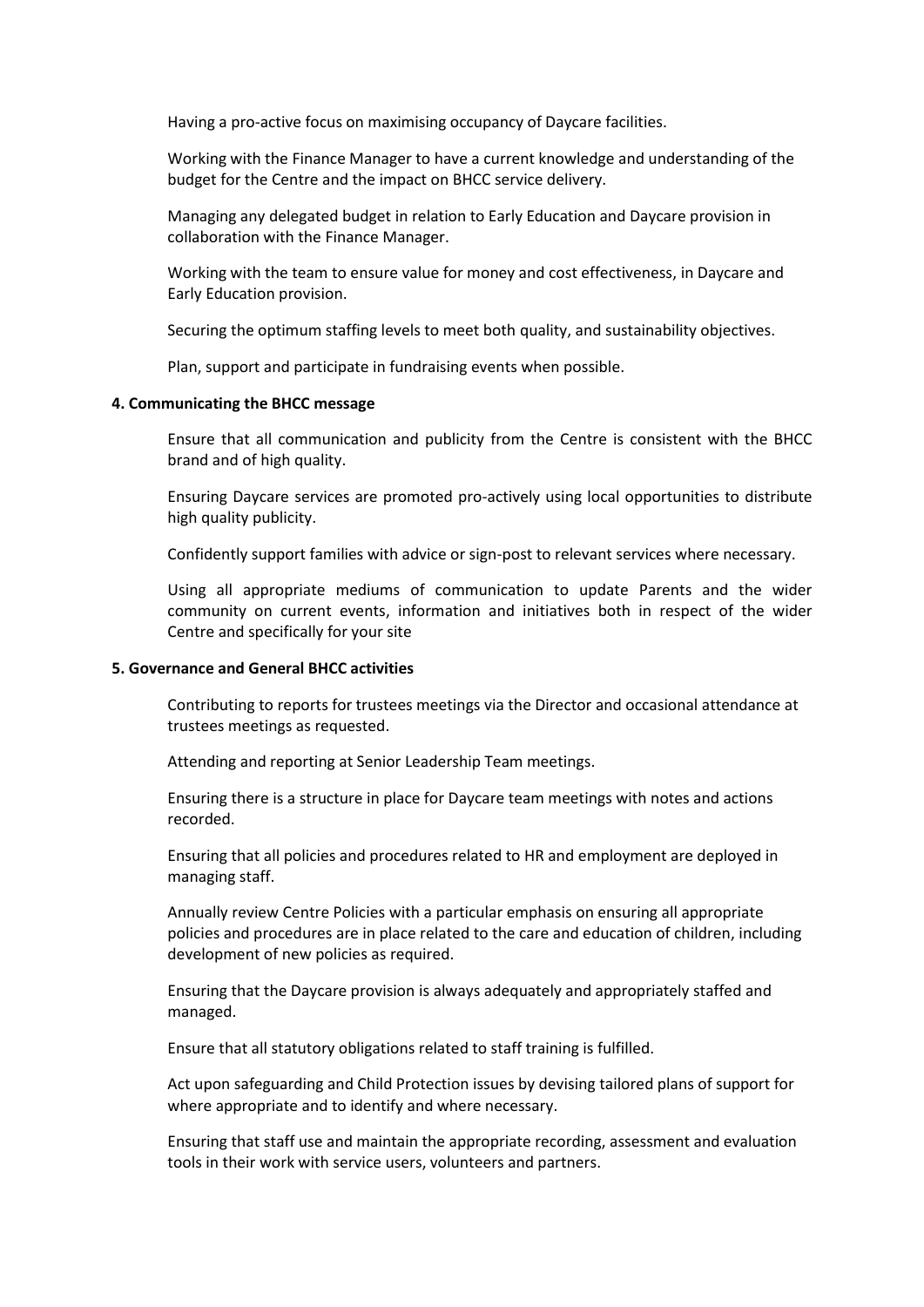Work within the Senior Leadership team to ensure services meet Ofsted and statutory and local authority requirements.

Promoting a safe working environment by monitoring all equipment and furniture, ensuring correct ratios and following all health and safety procedures, such as initiating fire drills and risk assessments.

Working with the Business Support Team to maintain staff records in respect of recruitment, appointments, contracts, leave and training records.

Using all available IT, expedient to the function of the role.

## **6. Curriculum and Monitoring and Evaluation**

Ensuring the team are maintaining a focus on high quality and excellent standards in terms of the care and learning experiences of children and using systems to record, review and evaluate.

Leading, reviewing and Implementing service changes and improvements.

Review data and Parent and Professional feedback to inform and shape changes to services.

Actively contribute to Self-Evaluation and Improvement Plan

Using the Monitoring and Evaluation cycle to timetable regular observations and reviews of practice in all Daycare areas, analysing and acting upon learning.

Ensuring that the individual needs of every child are recognised, taking positive action to meet any individual needs.

Reviewing all practice as part of Monitoring and Evaluation ensuring high standards are maintained.

Researching, developing and implementing new early years approaches to delivering early years education and daycare.

To undertake additional duties and responsibilities as required, commensurate with the role.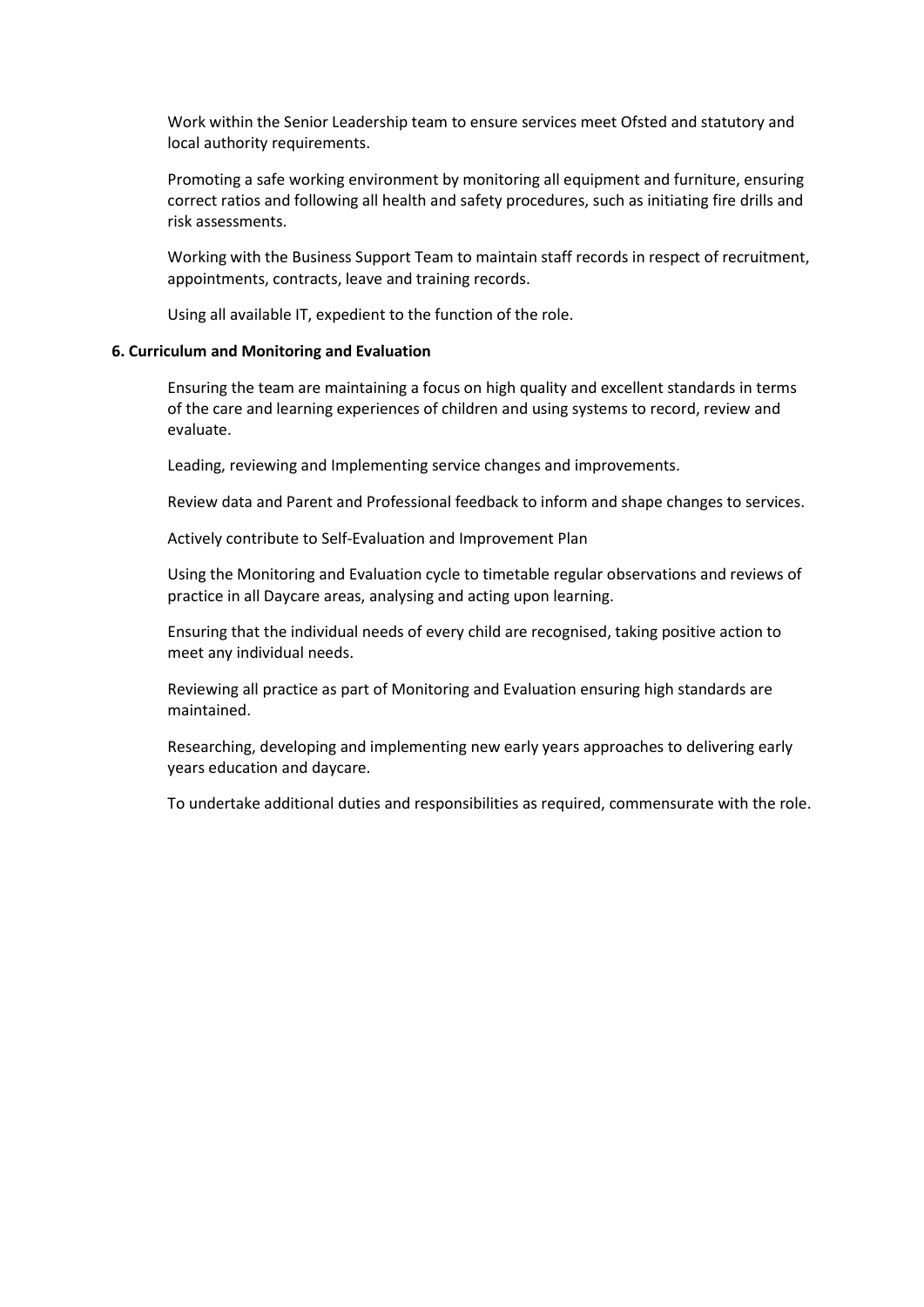# **Individual Specification**.

# **Education, Experience and skills**

# **Essential**

- Minimum level 3 qualification in Early Years.
- Recent Advanced level Child Protection training or willingness to undertake asap
- Management experience including provision of supervision, performance management and appraisals.
- Working knowledge and experience of running high quality cost effective Daycare and Early Education provision.
- Knowledge of relevant policies and procedures relating to child protection, health and safety and confidentiality.
- Experience in leading and dealing with challenging Safeguarding and Child Protection issues.
- Experience of effective inclusive practice and supporting children with educational needs.
- Working knowledge of child development and the multiple factors that impact on this.
- Working knowledge and understanding of Early Years Foundation Stage provision and the quality and standards required.
- Knowledge of Ofsted, government and local authority legislation and requirements related to Early Years and Education.
- IT skills including knowledge of and familiarity with IT systems such as Microsoft Office and be able to navigate the emails and internet.
- An ability to prioritise work, manage time and ensure targets and deadlines are met.
- Experience of Multi Agency working in supporting families and working with Parents/Carers.
- Evidence of a commitment to continuing professional development and growing best practice.
- Good communication skills and experience in record keeping and report writing.
- In depth knowledge related to children with additional and complex needs.

# **Desirable**

- Level 5 or above, Early Years Qualification.
- An understanding of and commitment to early intervention in working with families.
- An understanding of budgets and experience of managing a budget.
- Experience of working in the public sector or voluntary organisations.
- An understanding of, and commitment to, collaborative leadership.
- Experience in attending family meetings/case conferences.
- Experience in delivering training.
- A commitment to working as part of the organisation to develop networks of support for local families.
- Knowledge of using Famly and CPOMS

# **Additional requirements**

 To fulfil the duties of this post, a current driving licence, daily access to a vehicle and appropriate insurance is essential.